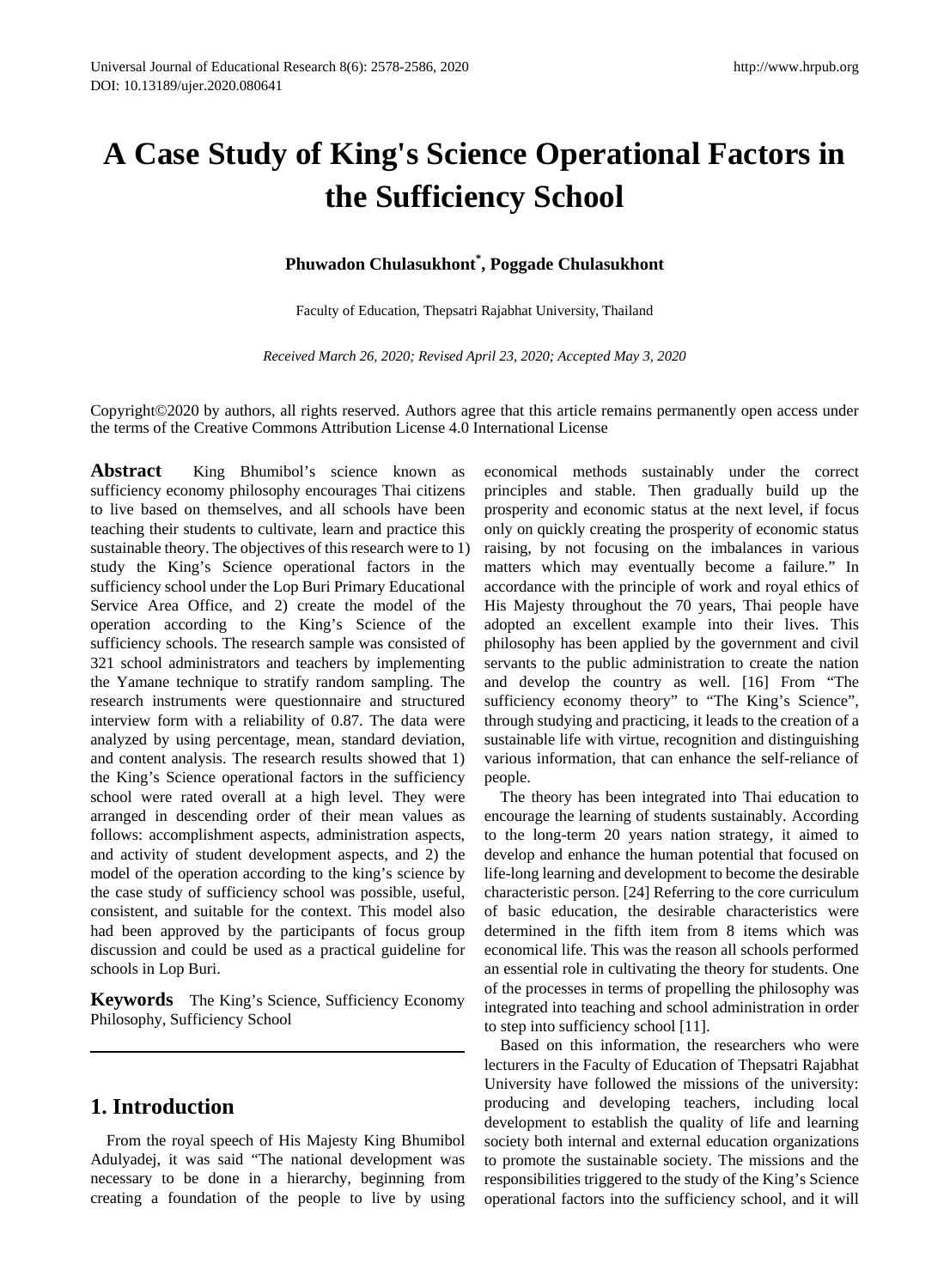benefit schools or educational organizations to utilize the results of this research as a practical guideline to be the sufficiency school.

# **2. Literature Review**

#### **The King's Science**

The King's Science was defined as the methodology on how to induce the concept and speech of King Rama IX to set as a guideline in the daily life of Thai people. One of the development goals of his speech and concept was sustainable development. The purposes aimed to improve the people' lives, make them happy without destroying the environment, and consider the contexts of geography, religious beliefs, ethnicities, and socioeconomic backgrounds. Although the development methods were diverse, the importance was conducting with love, care, responsibility, and respect for fellow humans. The development thus involves humanity and a matter of mind [13].

Furthermore, The King's Science also was identified as the science of self-possession, in order to be good role models and the peaceful coexistence in society [26]. This science contributed Thai people to more happiness with morality and sufficiency in the world of transformation. The teachings of royal sciences are not only discourses but also benefits if one implements them seriously. Although King Rama IX passed away, his teachings should be continued. The King's Science should be inserted into educational institutions at all levels to cultivate students [25].

#### **Sufficiency Economy Philosophy**

In a royal speech by King Rama IX "…national development needs to be done in the hierarchy. The basic was begun from adequacy, the sufficiency of most people by using methods and equipment that are economical but technically correct. When having sufficient basic security and already practiced, then gradually build, enhance prosperity and a higher level of economic status…". His speech conveyed the concept of sufficiency economy on 18 July 1974. The sufficiency economy is a philosophy based on the middle path that guides the way of existence and practice of Thai people from the family level to the state level, ready to manage the effects of both external and internal changes, which required knowledge, prudence, and caution of the planning and implementation in every step. The sufficiency economy was not just economized but also a balanced and sustainable lifestyle to survive even in the high competition of the globalized world [2].

The sufficiency economy philosophy was comprised of three aspects, including 1) Modesty was moderation that was neither too less nor too much and did not take advantage of oneself and others. 2) Reasonable was termed

as the method of decision belonging to the level of sufficiency by considering the relevant factors and reasons, as well as carefully considering the expected results of such actions. 3) Immunity was the preparation to be affected by the possibility of various changes with conditions of decisions and operation of activities to be at a sufficient level. From these three elements of the philosophy above, they will be operated under two conditions. 1) The condition of knowledge consists of knowledge about various related academic and prudence to bring the knowledge into consideration and linked together with planning and careful implementation. 2) The condition of morals consisted of awareness, honesty, endurance, and perseverance and using wisdom in living [2].

#### **Sufficiency School**

Sufficiency school was the school that induced the concept of sufficiency economy philosophy to be the process of the whole-school administration approach, including the development of school personnel to be a role model for sufficient life as the principle of working and cultivating the values nurtured the sufficiency characteristics into the students. It also required an appropriate environment that was conducive to learning, both physically cultural coexistence of society and good example of the practice [28].

The Office of the Basic Education Commission is a department under the Ministry of Education. It is responsible for providing basic education, recognizing the importance of developing the critical thinking processes of the students and also cultivating the lifestyle according to the principle of sufficiency economy philosophy. Therefore, it has set the important focus to cultivate morality, awareness of being Thai, and how to live under the sufficiency life. In order to be a framework for the departments and educational institutions to use as the guideline to drive this philosophy to the schools, a clearly monitoring system for operations should be managed. In addition, the Ministry of Education has policies to propel the sufficiency economy philosophy to the educational institutions at all levels by enabling administrators, teachers, educational personnel and students to understand the principle of philosophy. What's more, the concept of sufficiency economy should be integrated into the school administration, instruction management, as well as application in the daily life sustainably [12].

## **3. Objectives**

1) Study the King's Science operational factors in the sufficiency school under the Lop Buri Primary Educational Service Area Office. This first objective was focused on the study of the five success factors of sufficiency school, from the framework of indicators related to sufficiency schools'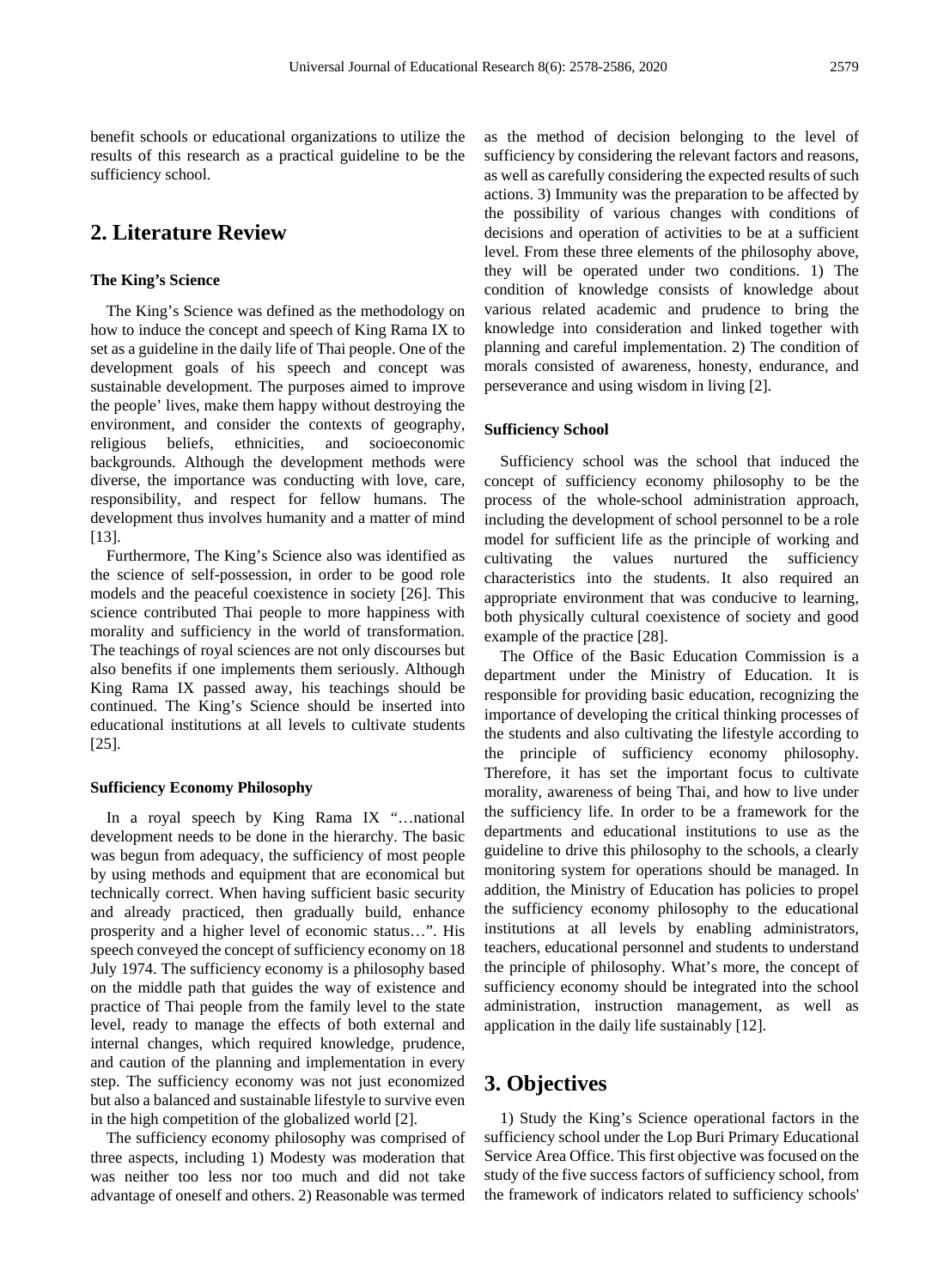operation [12]. The data from this purpose will show how much of each factor affected the operation.

2) Create the model of the operation according to the king's science of the sufficiency schools under the Lop Buri Primary Educational Service Area Office. This objective was focused on the collection of data in the first process to create the model of the operation, then invited the school personnel to discuss and approve the possibility of the model from their experience. Finally, this model can be a practical guideline for the sufficiency schools in Lop Buri.

# **4. Limitation**

The research samples of the first phase were 321 school administrators and teachers of the schools in Lop Buri province, Thailand. They were randomly selected by utilizing Yamane's technique [27]from the 1632 population size. In the second phase, the information was gathered by the in-depth interview method from 6 school administrators and 6 teachers from 6 schools. Then the last step, the data were collected from 8 educators who confirmed the suitability of the model.

The instruments of this research were 1) the questionnaire related to the factors affecting the conduction of the king's science of the sufficiency schools and 2) the structured interview of the king's science conduction of the sufficiency schools.

Variables under the study consisted of the five aspects from the framework of indicators related to sufficiency schools' operation, [12] obtained through the analyzing process from the study principle of the conduction according to the King's Science of the sufficiency schools. The variables were comprised of administration aspects, curriculum aspects, activity of student development aspects, activity of personnel development aspects, and

accomplishment aspects. The following figure 1 shows how the model of sufficiency schools' conduction was analyzed.

# **5. Methodology**

This research process was divided into two phases;

**Phase I:** Study the King's Science operational factors into the sufficiency school.

The methodology of this phase was initiated from studying and reviewing the literature or related research of King's Science and the sufficiency school. Then, the researcher designed and created the questionnaire and the structured interview form. After that, the instruments were investigated the suitability by five experts; three experts of the King's Science and sufficiency schools and two experts of evaluation and research methodology. The reliability of the instrument was 0.87.

The questionnaire was employed to collect data from the school administrators and teachers who were samples. Then the data were statistically analyzed by using percentage, mean, and standard deviation. In addition, the interview was utilized to gather the data from six school administrators and six teachers who worked in the Lop Buri Primary Educational Service Area Office. The data of this process were analyzed by using content analysis.

**Phase II:** Create the model of the operation according to the King's science of the sufficiency schools.

This phase began from compiling the results of the first phase into the model draft and creating the model draft of conduction according to the King's science of the sufficiency schools. Then, the focus group discussion was organized by inviting eight participants, including four school administrators as policymakers and four teachers as the practitioner, to consider the appropriateness, possibility, and benefits of the draft.



**Figure 1.** The conceptual of model acquisition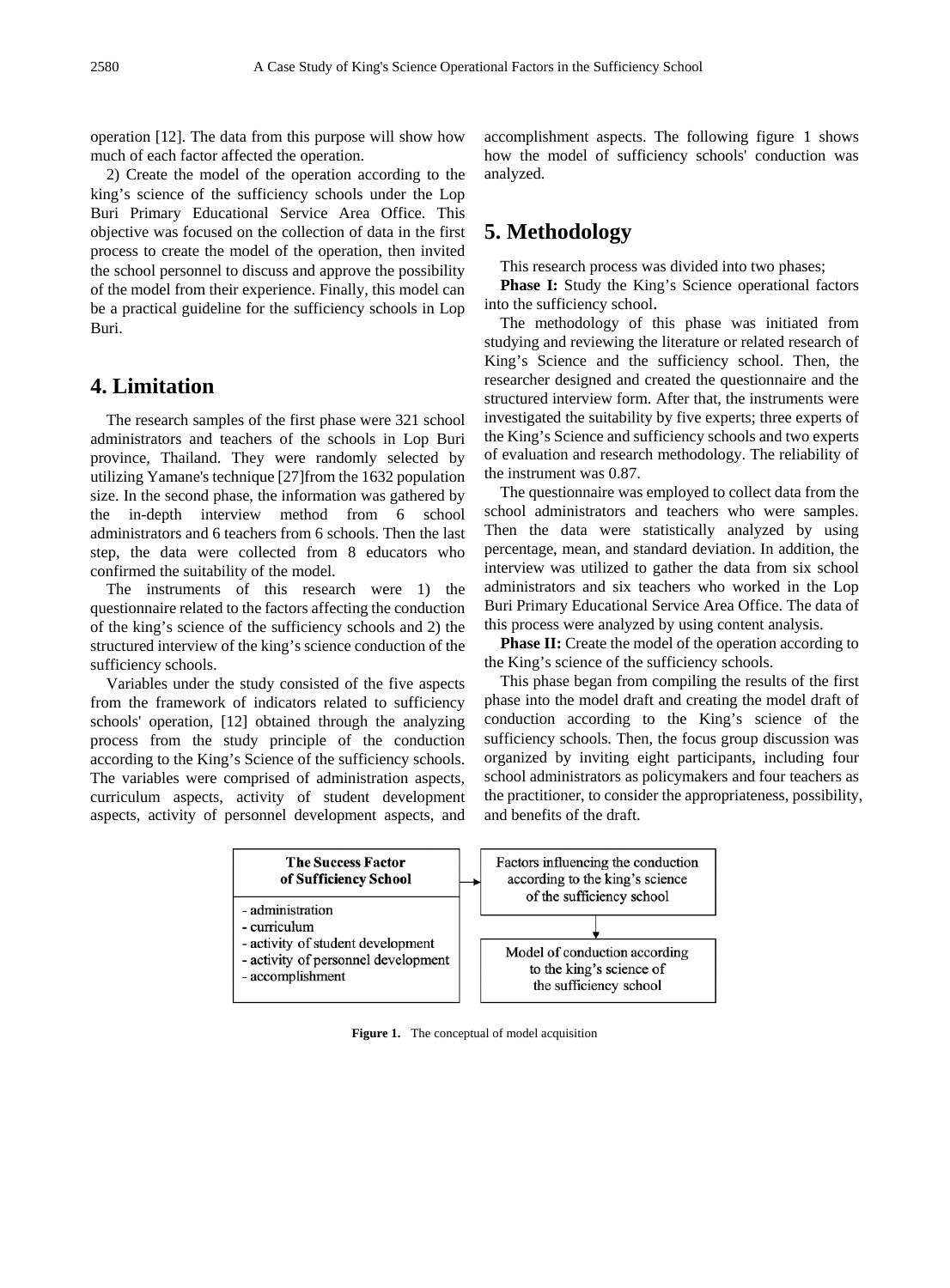The data of the focus group discussion were analyzed by using content analysis. Then the model of conduction was reformed regarding the suggestions from the focus group participants. With the expectation, the model will be suitable for the context and can be used as a practical guideline for the sufficiency schools in Lop Buri. Finally, the documents were compiled and published respectively.

## **6. Results**

The results from studying the Study the King's Science operational factors into the sufficiency school were divided into two sections as follows.

**Section 1:** The data from the questionnaire revealed that most of the respondents were female as 78.20 percent, and 92.20 percent was classified as teachers as well as 46.70 percent of academic standing. The working experiences were between 10-20 years as 35.20 percent. 54.50 percent of all respondents were working in medium-size schools.

The King's Science operational factors into the sufficiency school were rated overall at a high level ( $\bar{x}$  = 4.11,  $S.D. = 0.46$ . They were arranged in descending order of their mean values as follows: accomplishment aspects  $(\bar{x})$  $= 4.20, S.D. = 0.57$ , administration aspects ( $\bar{x} = 4.18, S.D.$  $= 0.54$ ), and activity of student development aspects ( $\bar{x}$  = 4.14, S.D.  $= 0.54$ ). The curriculum aspects were at the least significant factor. ( $\bar{x} = 4.01$ , S.D. = 0.58), as shown in the following table 1.

Section 2: The structured interviewed data from school administrators and teachers.

The data of the sufficiency school operations from the interview of school administrators revealed that the beginning process to propel the school according to the sufficiency economy philosophy should begin from creating the understanding and knowledge of philosophy into all personnel in the school to operating in the same direction. In terms of operations, it was found that the school administrators should behave themselves in accordance with the principles of sufficiency because it can increase more confidence of the personnel to follow the behavior. Furthermore, as for the monitoring, there is additional information that school administrators should allocate time to closely monitor on this matter process and encourage the continuous and serious operation.

The data of the sufficiency school operations from the interview of teachers discovered that before the proceeding, the school should organize a meeting to make all teachers understand in the same direction. In addition, the administrators of the schools were expected by the teachers to perform as role models regarding sufficiency guidelines. In the matter of setting the target, it was found that all teachers should mutually set the target clearly, and also get more information of the implementation of the project in some activities. Then each of the nearby schools can cooperate to enhance more efficiency.

From the data mentioned above, four main processes can be summarized separately below.

1) Created understanding; This process will help everyone involved understand each other, increase the good attitude together and be able to work in the same direction with more efficiency.

2) Behaved as an example; In this process, the school administrators and teachers should behave as the example behavior of sufficiency since it can increase credibility and all tasks can be completed by beginning with oneself first.

3) Performance evaluation; This step is also very important because it will let all personnel in the school know how successful of the operation is, so the criteria or the performance indicators for each project or activity need to be specified.

4) Coordination; It's a collaboration process, to exchange and to learn from each other including learning to reduce the weaknesses and promoting the strengths of different contexts from each school to jointly work.

| No. | The conduction according to the king's science<br>of the sufficiency schools | <b>Influenced Level</b> |      |             |
|-----|------------------------------------------------------------------------------|-------------------------|------|-------------|
|     |                                                                              | x                       | S.D. | Interpreted |
|     | <b>Administration Aspects</b>                                                | 4.18                    | 0.54 | High        |
| 2   | <b>Curriculum Aspects</b>                                                    | 4.01                    | 0.58 | High        |
| 3   | Activity of student development Aspects                                      | 4.14                    | 0.54 | High        |
| 4   | Activity of personnel development Aspects                                    | 4.03                    | 0.61 | High        |
| 5   | <b>Accomplishment Aspects</b>                                                | 4.20                    | 0.57 | High        |
|     | Overall                                                                      | 4.11                    | 0.46 | High        |

**Table 1.** Mean and standard deviation of The King's Science operational factors into the sufficiency school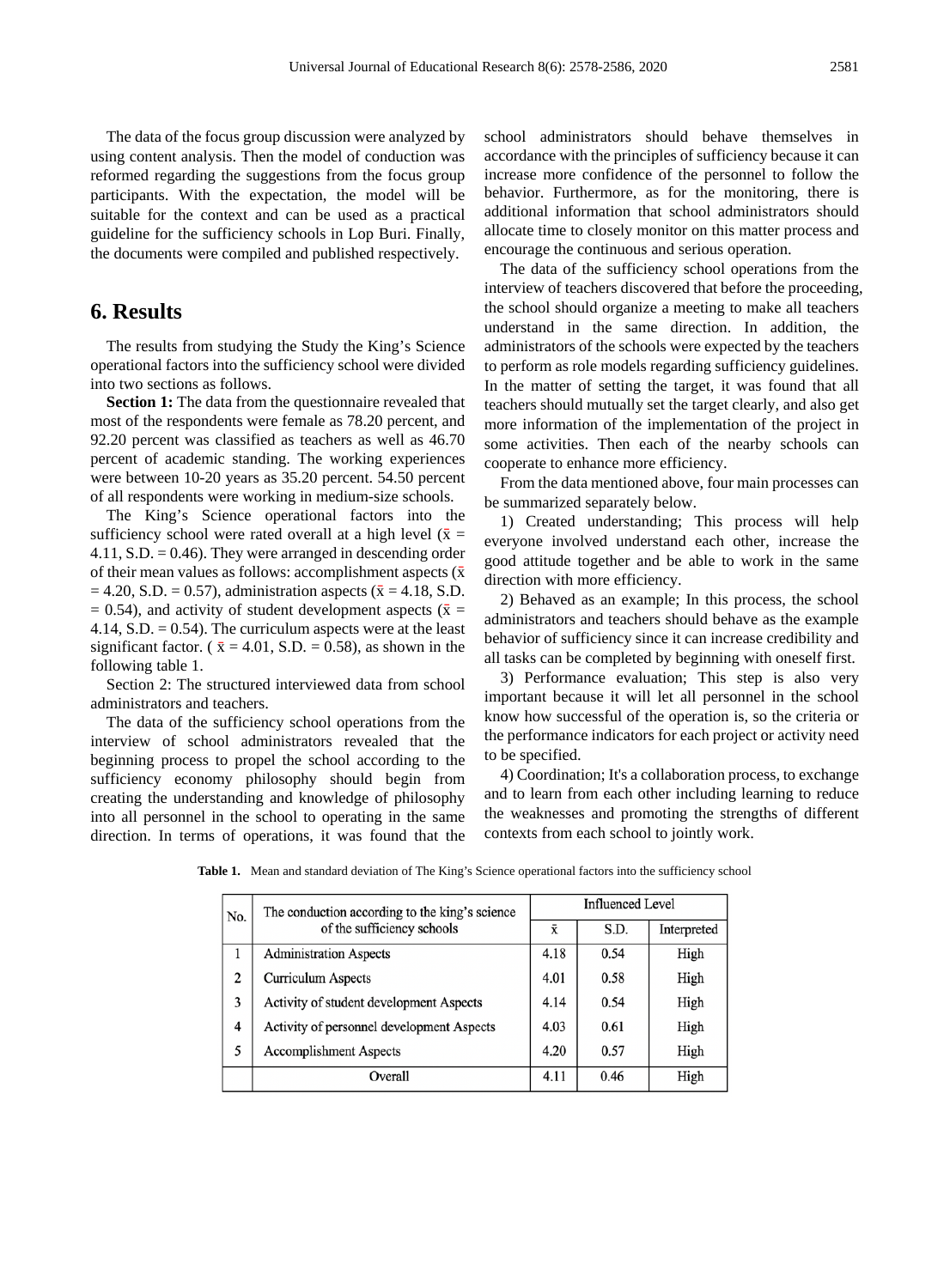The results from the model of the operation according to the King's science of the sufficiency schools showed that after finishing focus group discussion, the participants have approved the draft of the model and the details were improved in congruence with the recommendations as follows.



Figure 2. The model of the operation according to the king's science into the sufficiency schools

1. The operations of schools were based on the sufficiency economy philosophy, consisted of three cores including modesty, reasonable, and immunity.

1.1 Modesty meant how to conducting or living with moderation, not too much or too least, without encroaching others, and also focused on the middle path.

1.2 Reasonable meant making a decision under the reasons, considering the consequences of actions, using reasons based on sufficiency according to the principles of academics, morals, ethics and cultures, not taking into account of the desire or personal greed.

1.3 Immunity meant the understanding and the preparation to be affected by the changes in economy, society, environment, and culture and to be able to adapt and respond to those situations immediately with precaution.

2. The operation of schools in the sufficiency economy philosophy was based on two conditions including knowledge and morals.

2.1 Condition of knowledge was termed the various attainments concerning oneself for making the decisions correctly, by focusing mainly on the wisdom to enhance the conduction under the three cores more efficiently.

2.2 Condition of moral meant adhering to the morals of

the living, honesty, no greediness, apportion with others, unity, endurance, and service mind.

3. The above operational process will be driven by the quality management cycle known as PDCA [5], which was the essential of the operation and continuous improvement, consisting of:

3.1 (P) Plan, this operation will begin from the school administrator creating an understanding of the sufficiency school's main idea to the personnel, together with planning of the operation, and focusing on the benefits that school will receive mainly.

3.2 (D) Do, implementation of the plan according to this process to drive the activities or projects relating the planning process which allow all personnel to establish together, the leader of each section must perform to be the example in all cases, for example the school administrators behave as role models towards the teachers, and the teachers behave as role models for the students.

3.3 (C) Check, referring to this model, this process was from mutually monitoring activities or projects in each own responsibility, then the performance was together evaluated based on the operating plans which were accordingly set as the regulator in order to reach the goals and objectives as much as possible.

3.4 (A) Act, operational improvement of this process was the continuous step. After finishing the operational evaluation, the problems, obstacles or the points needed to be improved were found out. The improvement based on the coordination from all sectors will bring about the better development in the future.

4. The operational process based on the sufficiency economy philosophy under the drive of quality management cycle (PDCA) must be applied, blended, and implemented into the five operation aspects, namely administration aspects, curriculum aspects, activity of student development aspects, activity of personnel development aspects, and accomplishment aspects.

4.1 Administration aspects, these were considered as the process that propelled all methods in the system. The information compiled by the researcher has been identified and emphasized on the application of the sufficiency economy philosophy. Besides, the information should be integrated into the annual action plans along with the project planning and activities which lead to the integration of the sufficiency economy philosophy into the teaching and learning.

4.2 Curriculum aspects were another crucial element. They can be the way to apply the sufficiency economy philosophy to the teaching and learning method. The data collected shown that the integrated learning management plan should be focused by applying the sufficiency economy philosophy into the various learning groups and all education levels. What's more, the opportunities for learners to participate in the teaching and learning activities with the integration of the sufficiency economy philosophy should be provided.

4.3 Activity of student development aspects were a continuous element from the curriculum. These were the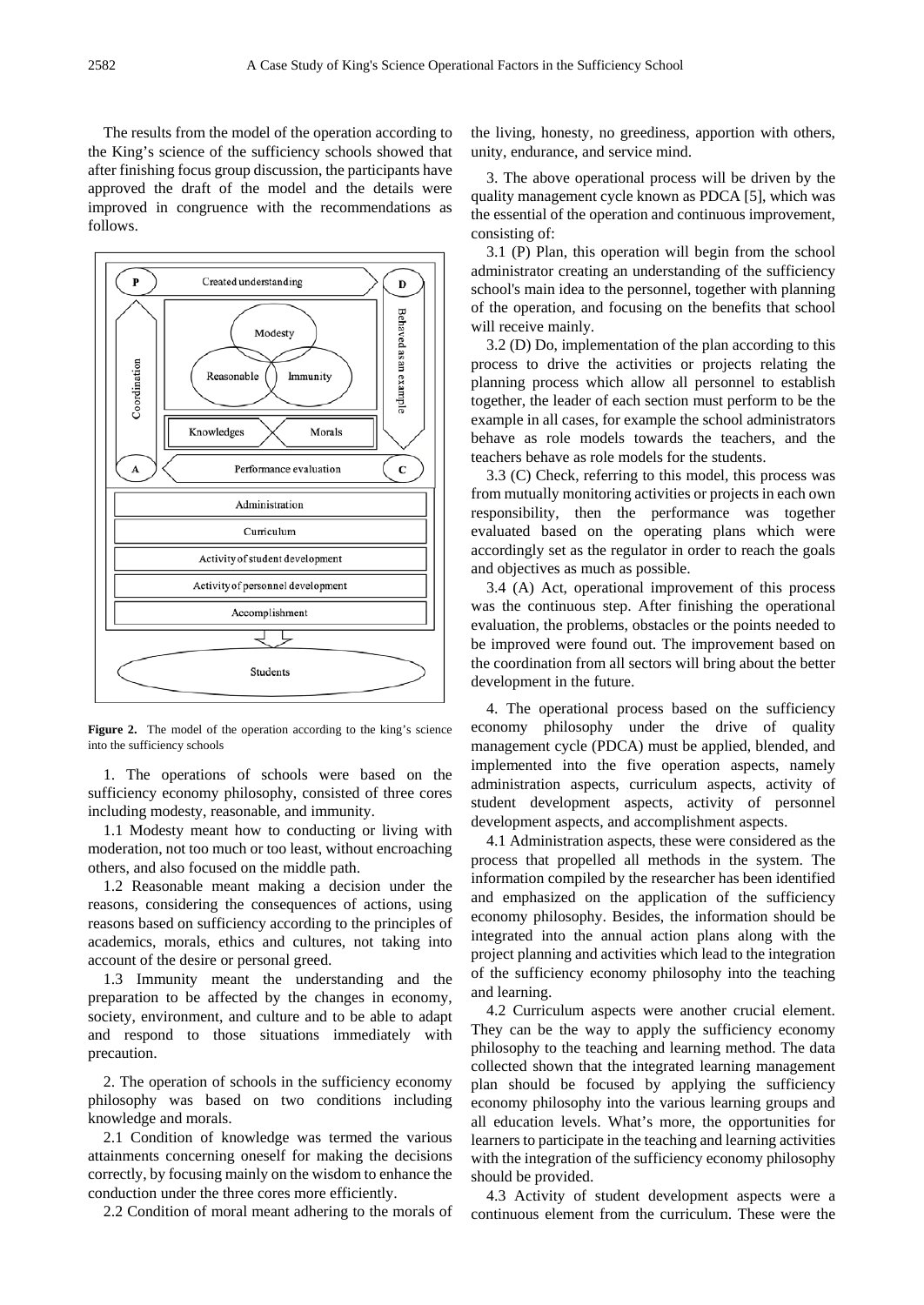channels and methods to spark the sufficiency economy philosophy to the learners, for instance the activities of Boy Scout, Red Cross or practitioner activities under the philosophy of sufficiency economy, and also the emphasis on service mind in the students by hosting the activities that supported them to participate in social and public benefits activities.

4.4 Activity of personnel development aspects were a propulsion mechanism that can create the understanding of personnel correctly in the same direction. The issue of the personnel development projects should be emphasized to establish knowledge and understanding and realize the value of sufficiency economy philosophy. In addition, the school personnel should be encouraged to study the knowledge of the sufficiency economy philosophy regularly.

4.5 Accomplishment aspects were the image of the operation or during operation which was the indication of the chance to succeed. Having been accumulated and analyzed systematically, the data unveiled that the school activities related to the sufficiency economy philosophy should be involved how to promote, support or join the activities. Furthermore, the personnel in the school must be continuously studying and developing themselves concerning this philosophy.

From the four elements mentioned above, the researcher compiled the data from the questionnaire and the interview until becoming the model of the operation according to the King's Science into the sufficiency schools. The schools should continuously be operated under the quality management cycle (PDCA) as the driven core based on the principles of creation of understanding, coordination, example behaviors, and performance evaluation. Finally all of the operations will create the self-sufficiency characteristics cultivated into the students, which can be considered as the truly sufficiency school.

## **7. Discussion and Conclusions**

1. The King's Science operational factors into the sufficiency school were rated overall at a high level and the most influential factor was accomplishment aspects. It might because the success was depended on the promotion, development, and creation sustainably. In accordance with the study of Phatanasiri [14], the guidelines for school administration according to the sufficiency economy philosophy of schools in Nakhon Sawan Province showed that the success aspects were at a high level because of the organizing of activities to promote students characteristics that are useful in daily life. And also it is consistent with the study on the factors affecting the success of school management according to the sufficiency economy philosophy of the basic education school [21]. The results unveiled that one of the factors affecting success was the school factor, combining with the organization culture, the organization atmosphere, the organization structure, and the community participation. In accordance with the study of Chansila and Wansri [3], it found out that the community participation factors and organizational culture factors affect the learning management of the sufficiency economy philosophy's learning center in the northern region, by creating the values of sufficiency living and also self-improvement both inside and outside the school, including the relationships building with communities. These matters can enhance the implementation of the sufficiency economy philosophy successfully.

The administration aspects also were rated at a high level. The possibility was because the school received the policy of the sufficiency economy philosophy from the educational service area office, so it was necessary to bring this process into the practice. It is consistent with the study of Sairoj and Boonrod [20]. It obviously discovered that the schools operated according to the annual policies and the action plans to bring sufficiency economy philosophy into the school operation, result in the systematic and parallel with the management and also integrated this philosophy into the teaching and learning. In accordance with the study of Chansila and Wansri [3], the study showed that the schools operated by using the sufficiency economy philosophy to integrate into the teaching and learning management were rated at a high level. While the teachers and school administrators were the critical mechanisms in designing, planning, and operating activities, to promote the principles of the sufficiency economy into teaching and learning. In the section of financial management according to Saechan and Tangdamnernsawat [19] that studied the school administration according to the sufficiency economy philosophy in schools under the office of secondary educational service area 1 Bangkok, the results disclosed the school had followed up the operation regarding the financial plan of the school under the sufficiency economy philosophy, and reported the results of the financial usage to the stakeholder. The disbursement of financial and resources was appropriated with honesty which was clarified as being able to check the disbursement of all activities. This reflected that the school had the financial management plan, in accordance with the sufficiency economy philosophy.

The activity of student development aspects were rated at a high level. It would be because the creating concepts and cultivating the good traits of students were not only theoretical knowledge learning but productive practice, from which the students will learn from experiences. It can change the student experience better [22]. In accordance with the research of Chaimee [1], the study investigated the effectiveness of management strategies in the sufficiency school. The research found that focusing on providing the variety of activity for students can enhance the operation of sufficiency school efficiency. In addition, the school environment with the good relationships among administrators, teachers, and students was able to increase the behavior of sufficiency[6].

2. The data from the interview towards the school administrators and teachers had given in the same direction that the operation should begin with creating understanding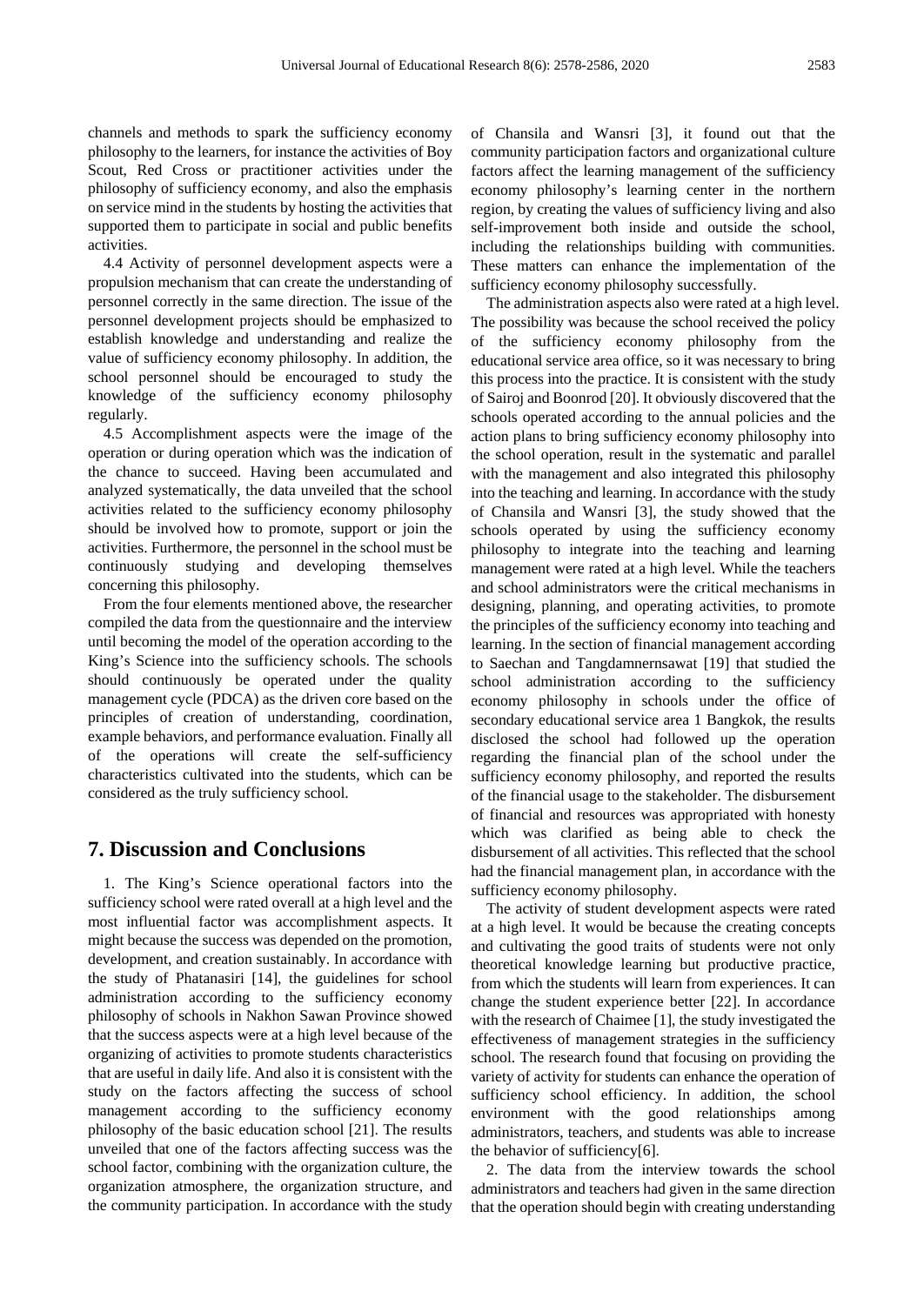for all school personnel. In addition, school administrators and teachers must behave as an example of sufficiency, specify the clear criteria for assessing activities or projects and require coordination from the various sectors related. Because of the policy acceptance process from the government sector to the school, which must start with creating knowledge and understanding for the operators. In accordance with Phatanasiri [14], the study showed that the guidelines for school administration according to the sufficiency economy philosophy of the school must focus on clarification or the meeting of personnel to create knowledge and understanding about this philosophy. Sometimes some specialists were needed to transfer the knowledge and create awareness into the teachers. Besides, the practical as a good role model must begin from the leaders in the school, as school administrators. The results were in agreement with Singhanat [21] which mentioned that leadership was the process influencing individual and social behavior in the organization for others to follow their conceptual or needs. The leaders should be good role models, being responsible and performing appropriate behavior. Furthermore, the behaviors and practices of teachers who were close to the students, should be continuous self-development, having good attitudes and being satisfied with their work. When the school personnel comprehend obviously the clear criteria of evaluation for the activity or project, they inevitably recognized the operational goals and enable to plan the operation to achieve the objectives. In agreement with Krualao [10] who stated that apart with creating understanding for personnel in organizing activities related to the sufficiency economy philosophy, schools should promote supervision, follow-up and evaluate the activities of students' development, and should also coordinate with various sectors as the participatory management. Moreover it was consistent with Sa-ngapakpoom and others [18] who said that both the participatory management and the organizational climate were the direct positive influence on the quality of education according to the sufficiency economy philosophy. The cooperation of this process included the participation from communities and societies. In accordance with the study of Phonyiam [15] and Khunwong[8], they disclosed that the creating community cooperation and encouraging students to engage with society and communities as well as inviting people from the community to help students learn about sufficiency school, can help the implementation of the sufficiency economy philosophy successfully.

3. From the focus group discussion to determine the appropriateness of the sufficiency school operating model, the conclusion was that the participants of the focus group discussion agreed with the principles and the draft model presented by the researchers. Nevertheless, there were some suggestions for the researchers, such as entering details of sub-activities, which should be given the importance. The productive data from the researchers' collection from both questionnaires and interviews should fulfill perfection as much as possible. It was possible due to

the model's elements of the operation of sufficiency school which was consistent with the sufficiency economy philosophy consisting of three cores and two conditions. In addition, there was the process driven by the quality management cycle (PDCA). It was began from planning to create understanding, implementing under the plan by acting as the role model, the evaluation of performance from the project activities as planned, and the coordination of the various sectors in the school, such as the school administrator, teachers, school personnel, students, and the others outside the school. The operation of sufficiency school must be driven by the quality management cycle (PDCA), this process was the evaluation cycle by the continuous operation which was the key to the organization's accomplishment [7]. The PDCA process can be applied to almost sections in the organization [9]. However, the sufficiency school operation was applied, combined and utilized into the five operation aspects consisting of administration aspects, curriculum aspects, activity of student development aspects, activity of personnel development aspects, and accomplishment aspects. Wherewith, the operation model of sufficiency school was derived from the study, the data collection, the synthesis both quantity and quality that rendered the model appropriately. In accordance with the research of Rarerng and Phinyo [17], the study revealed the sufficiency school administration guideline by using the sufficiency economy philosophy effectively consisted of activities operation educating to teachers, promoting teaching of sufficiency economy, activity monitoring, and public relations requests for cooperation from within the school and community. In addition, it also corresponds to Chotjirathanasak and others [4] which studied the sufficiency school administration efficiency of school under the office of the educational region 2, ministry of education. The results disclosed that the development of knowledge and morals for students and personnel in school was important, including the supervision and follow-up the school operations, the resources management, the school personnel development, participation promoting of stakeholder, the teamwork development, students' life skills development, and morals development of school personnel and students. All must be according to the sufficiency economy philosophy. Whereof the process of the sufficiency school mentioned above is in accordance with the model that the researcher had designed and developed.

#### **8. Suggestions**

After the researcher finished this study, there were some suggestions as follows.

This research examined only five aspects of the operation according to the King's Science in the case of sufficiency school, the next research should study as many aspects as possible. Furthermore, this research studied only the operations, in the future, there should be studies to find the solution to problems that can benefit them more.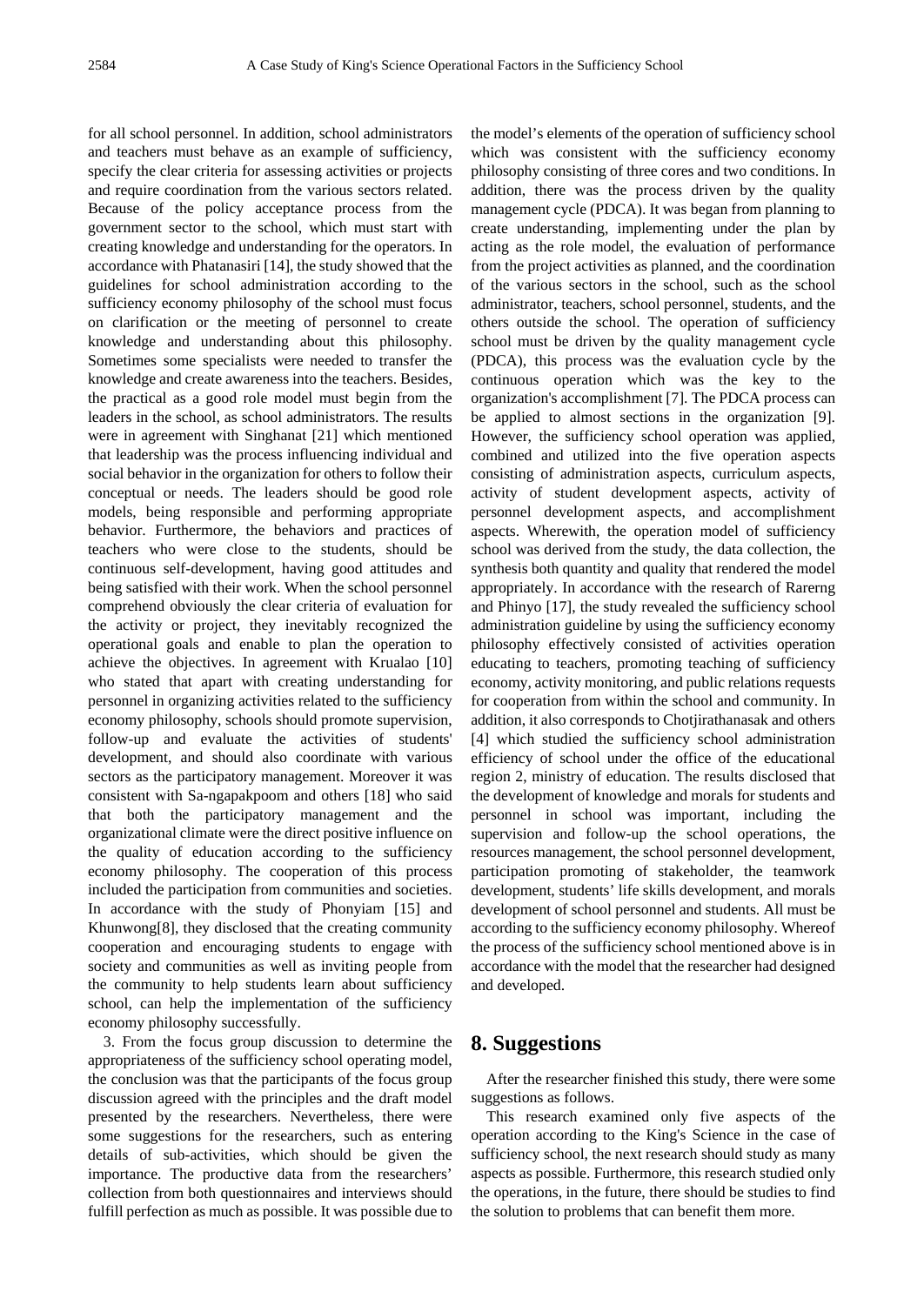## **Acknowledgements**

The authors expressed their appreciation to all school administrators and teachers who were the samplers and all experts in research methodology for their expertise and cooperation in checking research instruments, participants of the focus group discussion, a coordinator, and everyone who participated in this research.

# **REFERENCES**

- [1] Chaimee, P. Management strategies in effective sufficiency school. Panyapiwat Journal, Vol.8, No.2, 2016.
- [2] Chaipattana Foundation, The origin of sufficiency economy philosophy concept, Online available from http://www.chaipat.or.th/site\_content/34-13/3579-2010-10 -08-05-24-39.html
- [3] Chansila, W., & Wansri, C. Factor of learning management affected to students quality of the sufficiency economy philosophy learning center of education in northern area. Journal of Education Maha Sarakham University , Vol.12, No.3, 283–294, 2018.
- [4] Chotjirathanasak, T., Wiphatakalas, C., & Srisai, S. The administration of sufficiency schools with effectiveness under the regional education office 2. Journal of Research and Development, Valay Alongkorn Under the Royal Patronage, 57–71, 2018.
- [5] Deming, W. E. Out of the Crisis, 2018.
- [6] Jangsawang, W. Factors affected the behavior of the sufficiency economy philosophy in primary 6 students under the Kanchanaburi educational service area office3. Kasalong Research Journal, Vol.9, No.1, 31–42, 2015
- [7] Johnson, & N., C. The benefits of PDCA, Online available from http://asq.org/quality-progress/2002/05/problem-solving/th e-benefits-of-pdca.html
- [8] Khunwong, N. The role of school administrators in operating the school according to the sufficiency economy philosophy of Buriram primary educational service area office 3. Master's degree research, Educational administration program, Buriram Rajabhat University, 2016.
- [9] Knop, K., & Mielczarek, K. The Improvement On The Basis Of PDCA And SDCA Cycles. Quality Production Improvement, 60–71, 2015.
- [10] Krualao, P. The school administration according to the sufficiency economy philosophy of Pittayalongkorn Pittayakom school. Master's degree research, Educational administration program, Silpakorn University, 2018.
- [11] Ministry of Education. The handbook of sufficiency schools' assessment under the sufficiency economy philosophy. Ministry of Education, 2009.
- [12] Ministry of Education. The handbook of assessment and school quality criteria, model of learning management and school administration under the sufficiency economy philosophy of basic education level. Ministry of Education, 2011.
- [13] Mun Phatthana Library. King's Science…Science for sustainable development. The Book of "King of Developer" for the Benefits of All Citizens BE. 2554. Online available from http://www.manpattanalibrary.com
- [14] Phatanasiri, J. The guidelines for school administration according to the sufficiency economy philosophy of schools in Nakhon Sawan Province under the office of secondary educational service area 42. Master's degree research, Educational administration program, Nakhon Sawan Rajabhat University, 2017.
- [15] Phonyiam, D. Model of learning management based on the sufficiency economy philosophy in elementary schools under Roi Et primary educational service area office 3. Journal of Graduate Studies, Suan Sunandha Rajabhat University, Vol.2, No.2, 2016.
- [16] Punyaban, D. 9 Following the footsteps of the King. Journal of the Society of Researchers, Vol.22, No.2, 2017.
- [17] Rarerng, S., & Phinyo, T. Administration of Sufficiency school by using the sufficiency economy philosophy under the secondary educational service area office 1. The Proceeding of the National and International Conference, Faculty of Management Science Suan Sunandha Rajabhat University. 169–179, 2017.
- [18] Sa-ngapakpoom, S., Sidakulrit, S., & Wiangkamol, Y. The linear relationship model of factors affected the quality of education according to the sufficiency economy philosophy in schools under Office of the Basic Education Commission. Journal of Educational Administration, Khon Kaen University, Vol.13, No.1, 77–85, 2017.
- [19] Saechan, P., & Tangdamnernsawat, S. The school administration according to the sufficiency economy philosophy in schools under the office of secondary educational service area 1 Bangkok. Graduate School Journal of Suan Dusit University, Vol.14, No.2, 33–50, 2018.
- [20] Sairoj, P., & Boonrod, S. School administration in accordance with the sufficiency economy philosophy in the northern education network group under Phrae primary education service area office 1. The Proceeding of 9th National Research Conference: Direction of Research Development in Thailand 4.0, Bureau of Research and Academic Services. Western University, 24–35, 2017.
- [21] Singhanat, P. and others. The factors affected to success of school administration under the sufficiency economy philosophy of basic education level. Research Community Journal, Vol.10, No.3, 106–116, 2016.
- [22] Sugarman, L. Experiential learning: Experience as the source of learning and development. Journal of Organizational Behavior, Vol.8, No.4, 359–360, 1987.
- [23] Thatchai, T., Homsin, N., & Khunakornpitak, P. Administrative factors affected the sufficiency school management under Udon Thani primary educational service areaoffice. Journal of Social Sciences Research, Vol.10, No.1, 318–337, 2019.
- [24] The Secretariat of the Prime Minister. National Strategy(2018 - 1980). Government Gazette. 13 October 2018, Book 135, Episode 82A, 2018.
- [25] Wattanabut, B. and others. King's science and Thai citizens development. Journal of Peace Studies, MCU, Vol.6, Special Issue, 2017.
- [26] Wongthip, P. Applied community development: integration